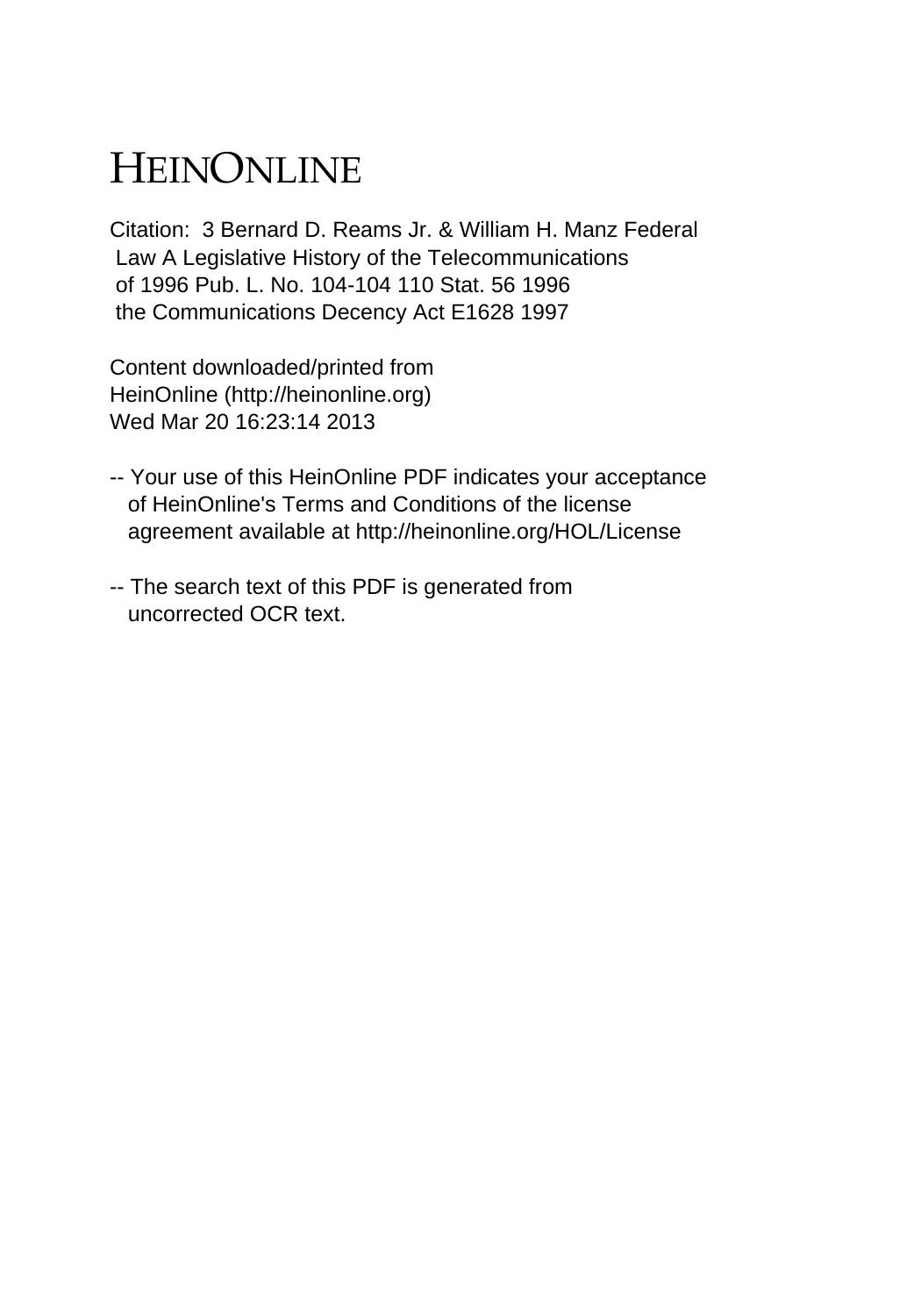seminar camps." which are essentially concentration camps.

Many others escaped across the Mekong<br>River to northern Thailand, and others have<br>resettled in the United States, France, Australia and Canada.

Before the end of this year, camps in Thai-<br>land will close and 30,000 Hmong and Lao refugees will be forced back to Laos. This is all<br>the direct result of a misguided interthe direct result of a misguided inter-<br>hational program known as the Comprehenmational program above as the composite site Plan of Action, which has been in place<br>since 1989. The program, developed to resolve<br>the problem of the Vietnamese boat people. alan affects other Indochinese asylum-seekers such as the Hmong.

ers such as the Hmong.<br>The plan was drafted by State Department<br>and United Nations officials with no public<br>debate-although it is financed in part by<br>American tax dollars. It has been responsible<br>for the forced return of t

A March report from a fact-finding mission A matter report from a saccretive of the Thailand sponsored by Representative<br>Steve Gunderson, Republican from Wisconsin, concludes that the State Department had not been truthful.

had not been truthful.<br>The fact-fluding team charges the State<br>Department with "deception" and "white-wolved in helping pressure and force Hmong'<br>wolved in helping pressure and force Hmong'<br>Lao rehyeses from Thalland to La curring.

Mr. Gunderson's findings confirm what has<br>been reported for years by Hmong victims<br>and their families in the United States, journalists and human rights organizations

usine and unioning the and union of Honog<br>refugees and asylum-seekers in Thailand, the<br>Lawyers Committee for Himnan Rights<br>warned: "Screening is conducted in a hap-<br>hazard manner with little concern for legal<br>norms. Extort

Opponents of the House provision in the foreign aid bill claim that it will cause<br>greater numbers of refugees and could cost greater numbers of refugees and could cost<br>the United States more money. But as Repthe United States more money. But as rep-<br>resentative Bill McCollum, Republican of<br>Florida, pointed out in a recent House floor<br>debate, the bill would not increase the number of refugees admitted to this country.

The amendment, he said, is about "getting The United States out of a scandalous inter-<br>the United States out of a scandalous inter-<br>national program." And, he said, "It is also<br>about allocating what few spaces we do have efugees to those who need and deserve our hein.

The Hmong veterans in Thailand are in a sense America's lat remaining P.O.W.'s. They<br>fought with Americans and we left them be-<br>hind. It is well within Government's powers to save the Hmong veterans and their fami-

**Th** e amendment to the House bill, proposed The amenoment to the House bin, proposer<br>by the Chairman of the International Oper-<br>ations and Human Rights Subcommittee.<br>Representative Christoper Smith, Repub-<br>Henry Henry Henry Hotel and Should be<br>supported in the Senat supported in the Senate. We can study that country's refugee population and to our financial burdens. It would be the humane and just thing to do. It is a moral obligation.

**BPRECH OF** HON. CARDISS COLLINS OF ILLINOIS

IN THE HOUSE OF REPRESENTATIVES Wednesday, August 2, 1995

The House in Committee of the Whole<br>House on the State of the Union had under<br>consideration the bill (H.R. 1555) to promote competition and reduce regulation in order<br>to secure lower prices and higher quality<br>services for American telecommunications<br>consumers and encourage the rapid deployof new telecommunications ment nologies:

Mrs. COLLINS of Hlinois. Mr. Chairman, last night we voted on a rule on the bill H.R. 1555. voted against it in strong opposition to the back room deals cut outside the committee process which have resulted in significant changes to H.R. 1555, and in strong opposition to the GOP leadership's attempts to ram this anti-consumer, pro-special interest bill through the House before the August recess. It has become typical procedure for this Republican-led Congress to pass hastily conceived, big business give aways in the dark of<br>night at the 11th hour and H.R. 1555 is no exception.

Beform of our Nation's outdated telecommunications taws is an important and necessary endeavor. Last year this body over-<br>whelmingly passed, and I supported, legislation that, while not flawless, certainly would have helped pave the roads of the information superhighway with increased competition and<br>assisted in promoting greater economic opportunities for more Americans as we head into<br>the 21st Century. However, this year's efforts the zeal that short of such a goal, with our<br>constituents getting a raw deal.<br>In short, H.R. 1555 will deregulate cable

companies prior to true competition in these markets. The consumers will pay in the form of higher rates for the most popular services 1555 will also allow a single broadcast owner to gobble up enough television stations<br>to control programming for half the Nation as<br>well as giving the OK for one company to corner the newspaper, broadcast cable market in any community. Again, the consumers will pay<br>in the form of monopoly pricing, limited local programming, and diversity of views. Finally,<br>H.R. 1555 would allow phone companies to buy out cable companies in smaller service areas across the Nation. Once more, the consumers will pick up the tab.

While a certain select few amendments will be made in order under this rule that seek to<br>temper some of these drastic provisions, I do not believe they will be enough to bring proper balance to this legislation. In addition, despite the 38 to 5 vote in the Commerce Committee<br>to report H.R. 1555 to the House, the chairman decided to make a number of revisions to the telephone regulation title of the bill after<br>meeting in secret with multi-million dollar executives. No matter what you think of these proposed changes, we should all agree that this is not the manner in which business<br>should be conducted in the people's Houseor has this body been renamed the house of corporate representatives, inc.?

Mr. Speaker, consideration of this bill began months ago when Speaker GINGRICH and his<br>GOP colleagues held closed door powwows

with major telecommunications CEO's, yet didn't think it necessary to speak will to get their input. Surprise, surprise.

This is a bad rule and I regret that n dri not go back to the drafting table and craft a communications reform package that puts the public interest before the Gingrich Repub-**Bcan** special interests.

INTRODUCTION OF THE GRAND<br>JURY REDUCTION ACT

## HON. BOB GOODLATTE

OF VIRGINIA

IN THE HOUSE OF REPRESENTATIVES

## Thursday, August 3, 1995

Mr. GOODLATTE: Mr. Speaker, this Con-<br>gress has taken unprecedented action in reducing the size of the Federal Government. No Government agency has escaped our careful scrutiny as we have searched for nlaces to trim Government waste.

Today, I am introducing a bill that will trim<br>a bit further. I believe it is time to turn our atntion to the grand jury process.

Currently grand juries consist of at least 16<br>and no more than 23 members and an indictment may be found only upon the concurrence of 12 or more jurors. Reducing grand jury size has had considerable support and in fact the<br>Judicial Conference recommended a cut in grand jury size as long ago as 1974.

A panel of 23 is administratively unwisidy costly, and unnecessary. According to the Administrative Office of the U.S. Courts, in fiscal year 1992 the average number of grand jurors<br>which sat on a grand jury in session was 19.8.<br>In fact, some grand juries sit with only 16 jurors, the number necessary for a quorum under present law.

In fiscal year 1992 total grand jury payments<br>totalled \$16,526,275 or \$67 per day per juror.<br>We would see significant cost savings if the number of grand jurors was received.

This would be a practical, as well as a cost-<br>savings, reform, In a 1977 hearing on grand<br>jury reform the counsel of the Administrative Office of the U.S. Courts testified that "our experience is that it is easier to sursmaller panel than a larger one from throughout the larger districts."

My bill amends 18 U.S.C. 3321 to reduce the number of grand jurors necessary for a<br>grand jury to be impaneled. Under my bill every gra d jury impaneled before any district court shall consist of not less than 9 nor more than 13 jurors. An indictment may be found only if at least 9 jurors are present and 7 of those present concur. Judges across my congressional district have endorsed this reduction.

The Judicial Conference is scheduled to meet again in September. I am hopeful that<br>the Conference will endorse my proposal at this meeting.

As a member of the Courts and Intellectual Property Subcommittee, I see this as an initial step toward larger judicial reform which the subcommittee will undertake later this Congress. I urge my colleagues to support this important proposal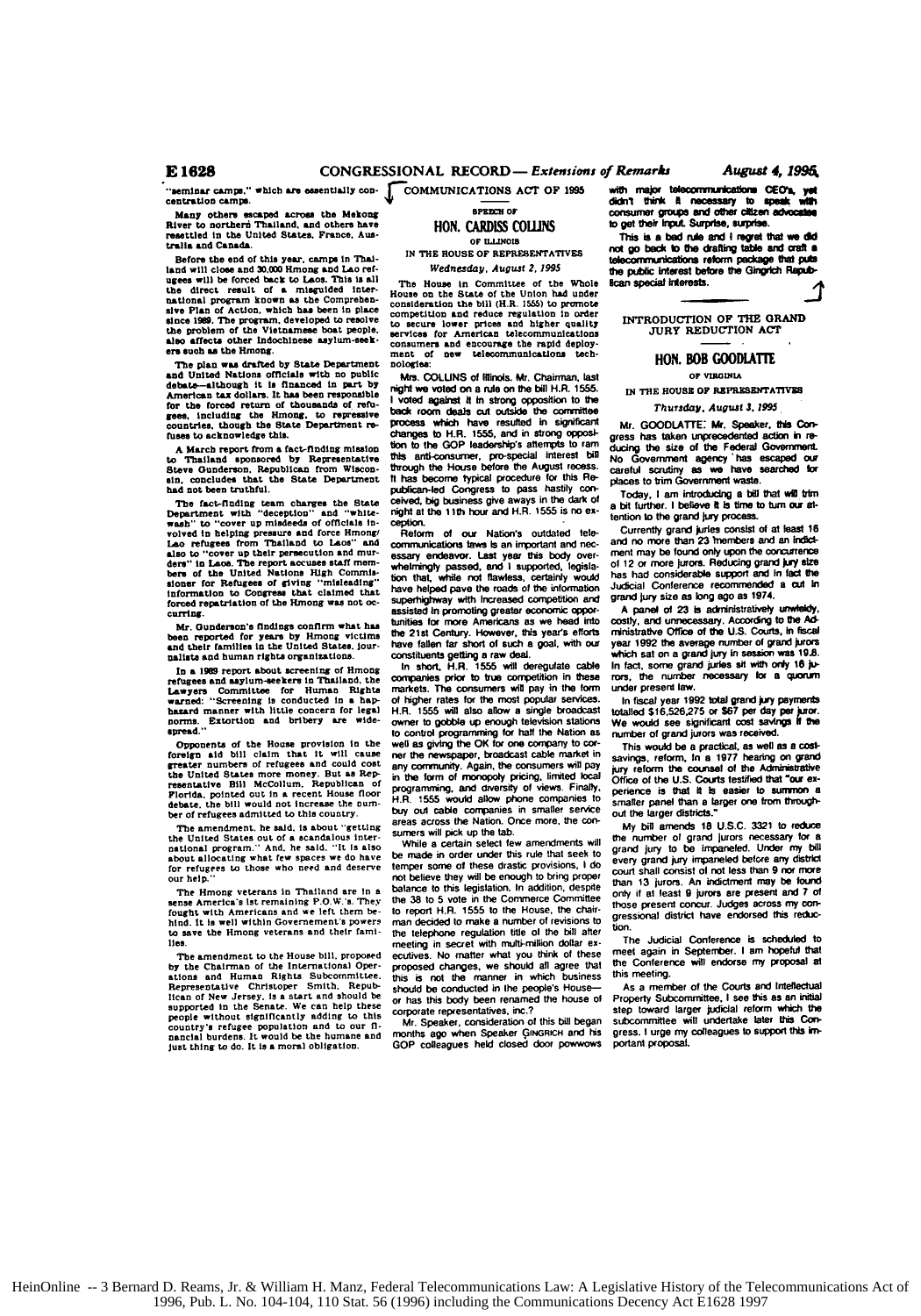Document No. **68**